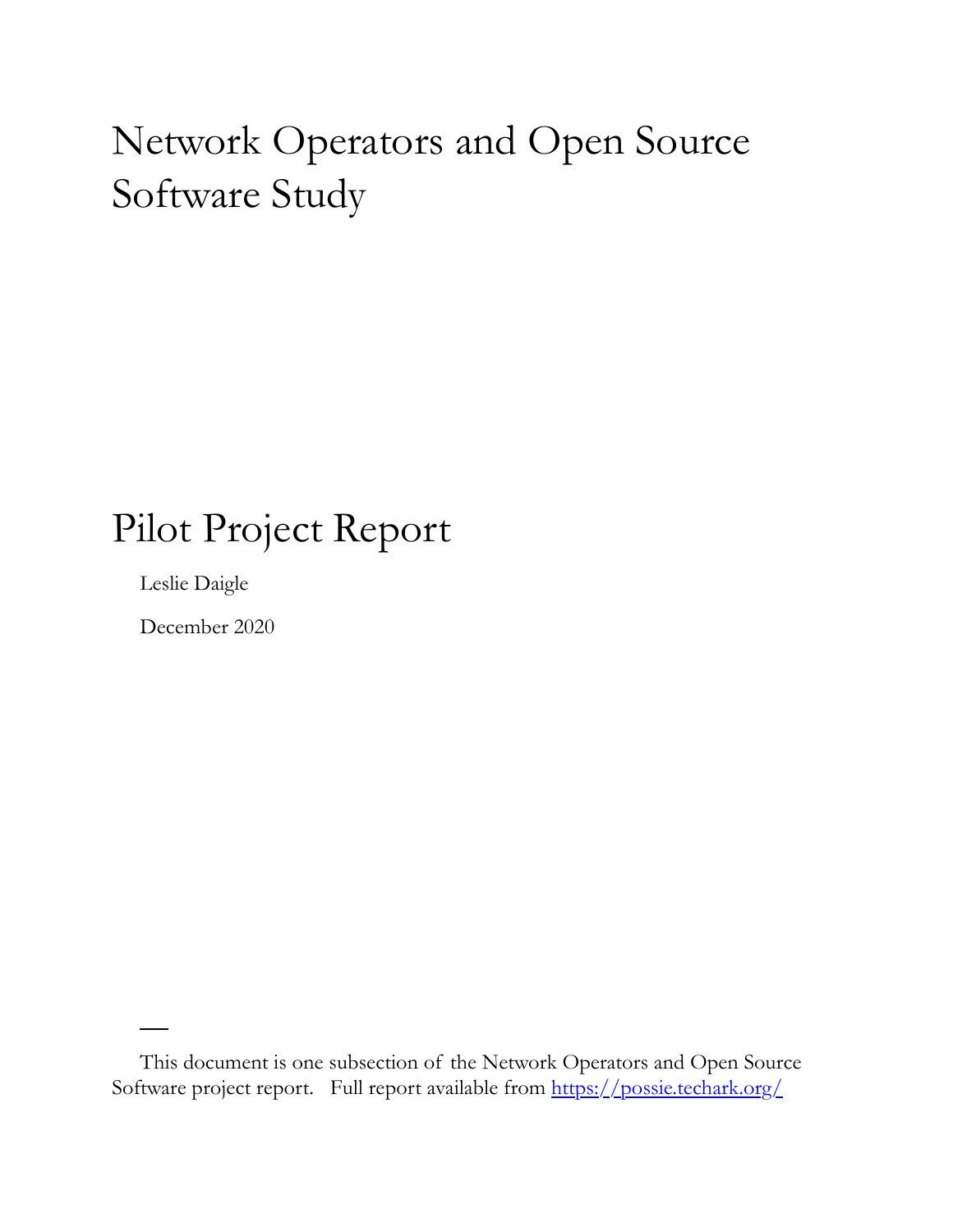## Pilot Project Report

### **Pilot Project — executive summary**

Would a platform for collaborative Open Source Software projects be useful and engaging for network operators? The POSSIE project included a pilot project to explore the issue.

The project focused on one target software tool to develop, collaboratively, in open source software, and provided an organizational framework in which to progress the work. The primary question was: did this framework (an example of what a standing OSS platform could offer) provide the context necessary to engage operators? And if not, why not? Results were mixed — the framework was necessary to achieve progress, but more is needed.

#### **In more detail: The RS-OSS Pilot Project**

The Routing Security Open Source Software Pilot Project worked with a group of network operators already engaged in discussions with each other on the MANRS (Mutually Agreed Norms for Routing Security<sup>1</sup>). In the MANRS discussions, a proposal had surfaced for creating a tool to check router configurations against the requirements of MANRS.

The RS-OSS project focused on the suggestion that had been surfaced, provided the organization and support to schedule meetings to discuss requirements, progress and next steps, and share information from the project (Slack channel, organizing and providing meeting notes, ensure a GitHub repository, etc).

There was clear interest in the project, as evinced by the participation in the scheduled meetings, as well as the original proponent's success in finding employersupported time to code the initial prototype implementation of a solution to the identified problem.2

This prototype was greeted with enthusiasm by other participants, as evidence that progress could be made in the problem space. However, the pilot project did not

<sup>1</sup> https://www.manrs.org/

<sup>2</sup> https://github.com/manrs-tools/MANRS-validator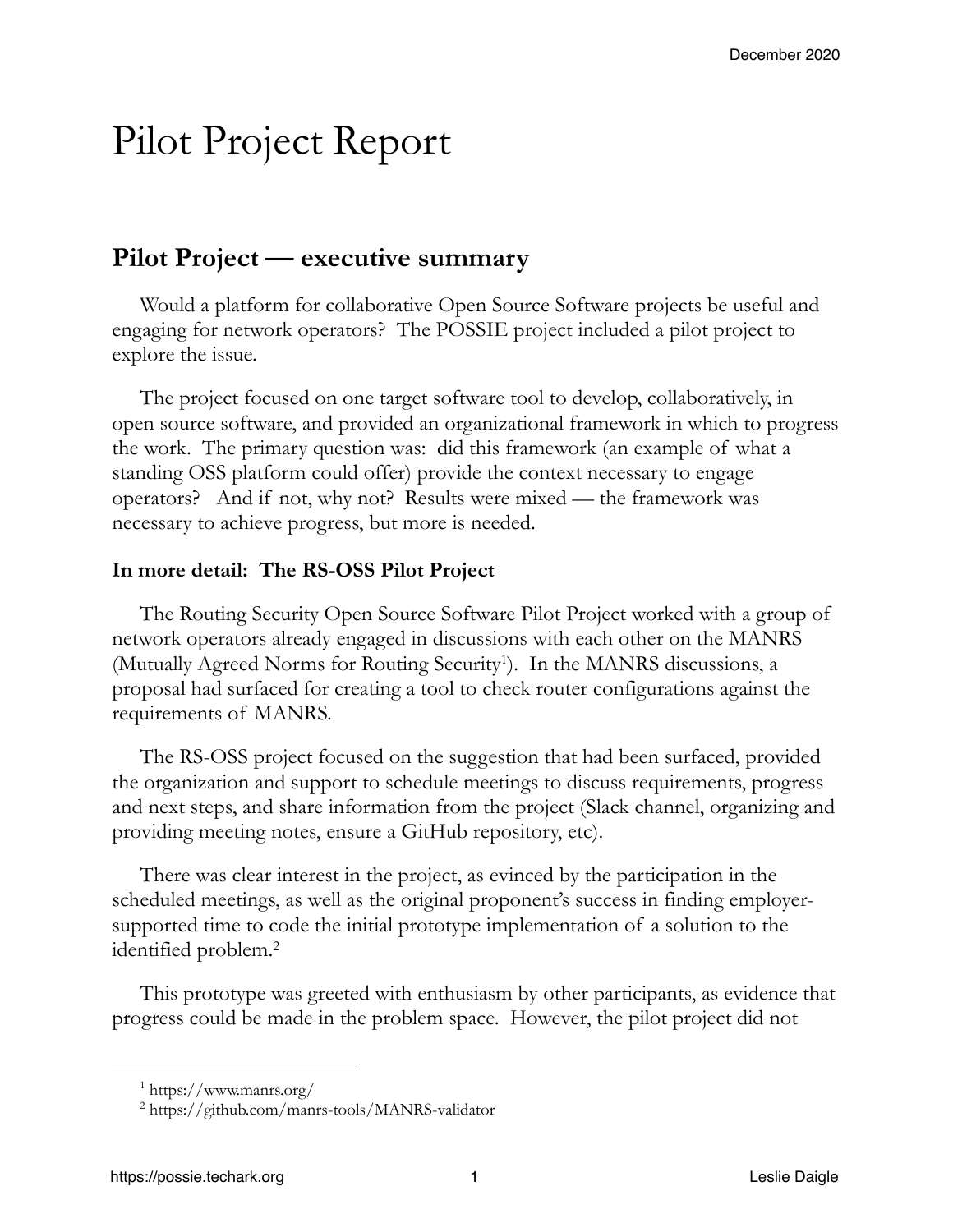succeed in moving beyond this phase — the prototyper had chosen a particular OSS network testing tool<sup>3</sup> on which to base the implementation, and that tool might or might not be the appropriate one to expand the code to address a larger set of practical applications of the tool. The original developer didn't have time to delve further into the project, and other project participants didn't have the wherewithal to pick up where he left off. Other, external, developers expressed interest in the project, but wanted to use it as an application of their own preferred tool<sup>4</sup> (necessitating a complete rewrite of the original, and targeting a slightly different set of requirements).

In short — the pilot project was a clear illustration of the principle that, absent a consistent base of coding resources available to incrementally progress the implementation along collaboratively agreed directions, no amount of discussion would move the project forward.

#### **Key learnings from the RS-OSS pilot project**

The pilot project component of the overall POSSIE project, which focused on taking an existing set of collaborating network operators with an identified tool need, revealed one important lesson: for success of collaborative open source software projects, an active organizer is necessary, but not sufficient. A successful project must also have identified coding resources (either committed from participants, or provided by the platform) in order to make progress.

The results of the concurrent open source software survey also brought to light a second point to consider: the selected pilot project (a software tool) was not operationally-critical to participating network operators, which inevitably reduced the availability of participants and resources.

That's not to say that the pilot project was without effect. It started from some observations from network operators, on a shared mailing list, that were literally going nowhere until the pilot project arrived to provide some organizational focus to the effort. Some code was written, and a prototype created.

<sup>3</sup> Robot Framework — https://robotframework.org/

<sup>4</sup> Batfish — https://www.batfish.org/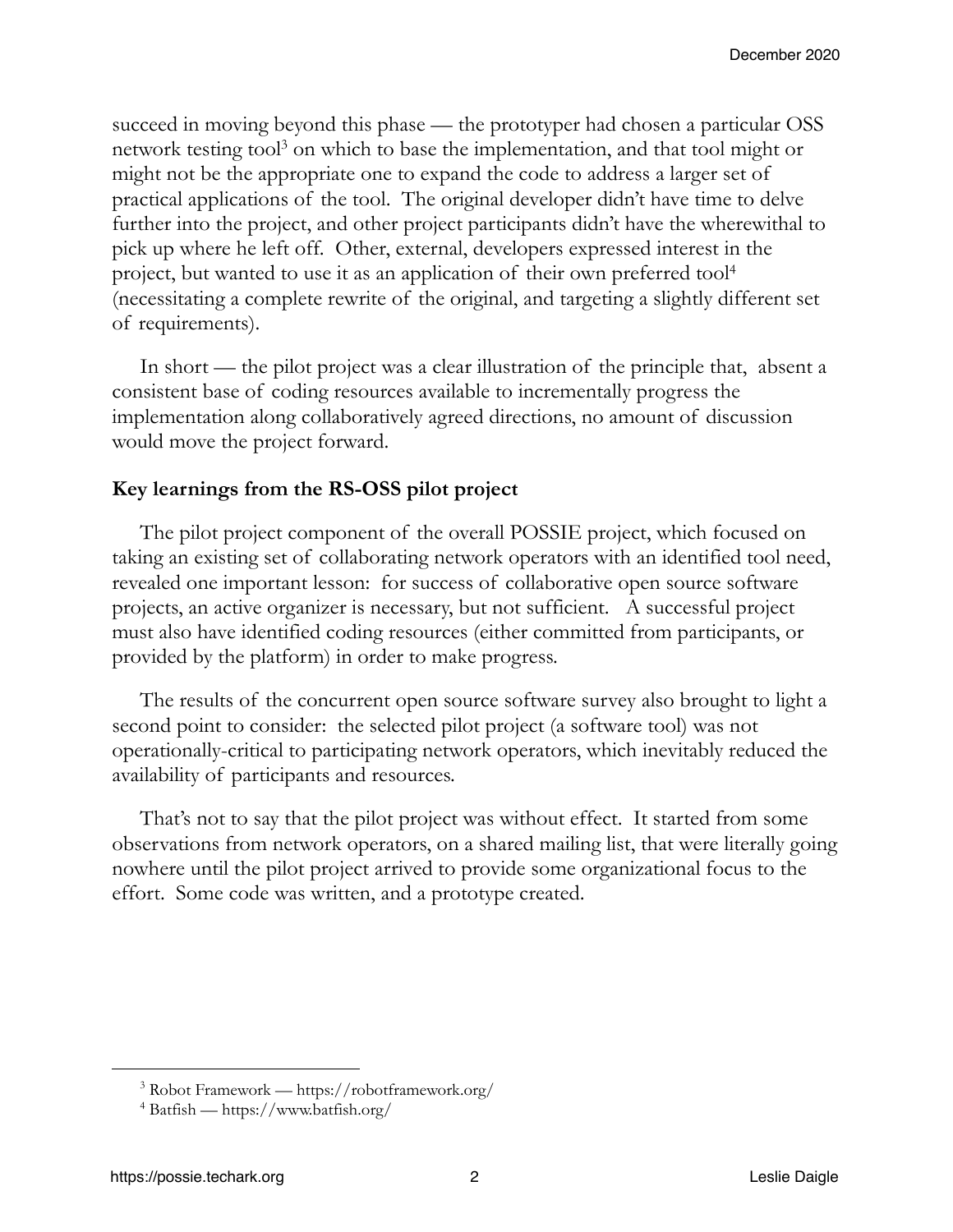### **RS-OSS Project notes and detailed timeline**

#### *March, 2019*

One MANRS participant commented on a MANRS mailing list that he wasn't finding good OSS tools for his needs — abandonware, mostly.

A different MANRS participant suggested to the MANRS list that a router configuration validator tool could be built, OSS — there was zero follow up on the list.

#### *April, 2019*

Discussions began, out of band, to see about following up the validator tool idea.

The validator tool proponent pulled together a project plan (statement of work, possible validator tests to do)

- Vision: [https://docs.google.com/document/d/](https://docs.google.com/document/d/1dT7iNUHvKg1l7IT9KQz5bnIDyuWM6dWxIII-Jmc14C8/edit?usp=sharing) [1dT7iNUHvKg1l7IT9KQz5bnIDyuWM6dWxIII-Jmc14C8/edit?usp=sharing](https://docs.google.com/document/d/1dT7iNUHvKg1l7IT9KQz5bnIDyuWM6dWxIII-Jmc14C8/edit?usp=sharing)
- Validation tests: [https://docs.google.com/spreadsheets/d/1W64T](https://docs.google.com/spreadsheets/d/1W64T-tyVBbzSXjMwy4iOWPGjxGHmOkVyLUuHBl_Ct_A/edit?usp=sharing)[tyVBbzSXjMwy4iOWPGjxGHmOkVyLUuHBl\\_Ct\\_A/edit?usp=sharing](https://docs.google.com/spreadsheets/d/1W64T-tyVBbzSXjMwy4iOWPGjxGHmOkVyLUuHBl_Ct_A/edit?usp=sharing)

Discussions (e-mail) with potential proponents of OSS, from the MANRS list. Most were supportive of the idea, but expect to have zero cycles (of their own, or resources they manage).

#### *June, 2019*

Some discussions in the corridors at NANOG. Other base tools were proposed and discussed.

#### *July, 2019*

The main proponent did some work on the tool, as part of his dayjob external development.

The project organizer put out a call for participation in a meeting, to the MANRS list. The aim is to get operator help in developing the specs and scoping for the project, or even possibly the existing OSS tools to do the work, before we start talking about serious coding resources.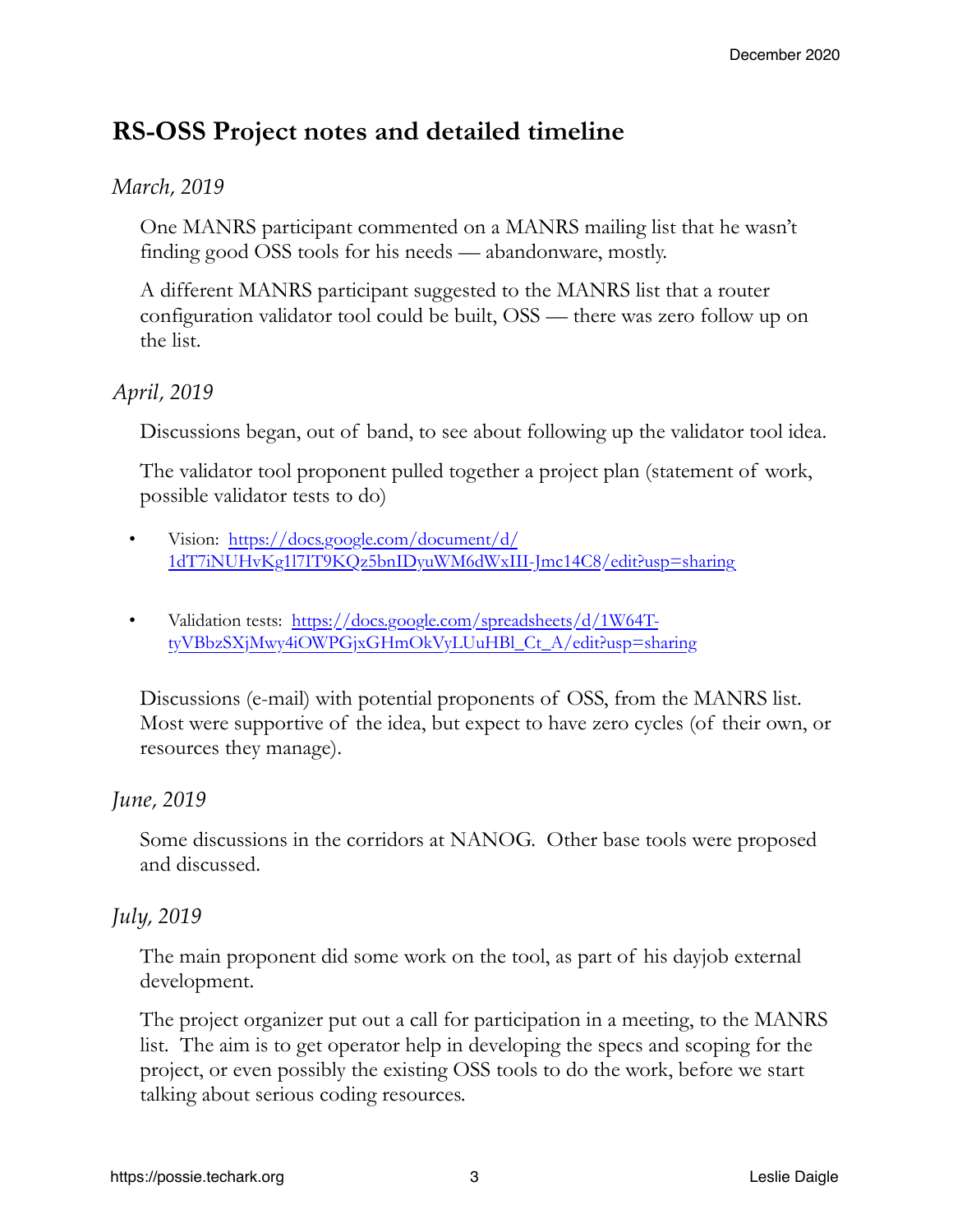#### *Late July 2019*

Had a call with the main proponent and folks attracted from the MANRS mailing list. 15 - 20 participants. Key takeaways were:

- This has got momentum because a key contributor has forged ahead in a very organized way, with problem statement, specific tests, and methodology
- The organizer's value-add was to collect people together the main proponent's mail to the MANRS mailing list was inadequate for attracting attention.
- The focus people had was the mission of MANRS make more networks secure. I.e., not for their own interests, but for getting others to step up and figure themselves out.

Following the call, and peoples' expressed interests, a GitHub repo space was set up in the MANRS project, for the main proponent's code. A Slack workspace was established.

#### *Early August 2019*

The main proponent worked on getting corporate legal release for putting code in the GitHub repository.

#### *September 26, 2019*

The source code was posted on the MANRS GitHub repo.

A third party shared a Mikrotik config dump so that the main proponents could continue the development.

The project organizer felt that relying uniquely on the original proponent was not a great way to get more people involved in the development. Floated "reveal" of the source code call.

#### *November 2019*

Had a call. Made a plan.

#### *December 2019*

Had a call. Made a plan, with a new tool (Batfish)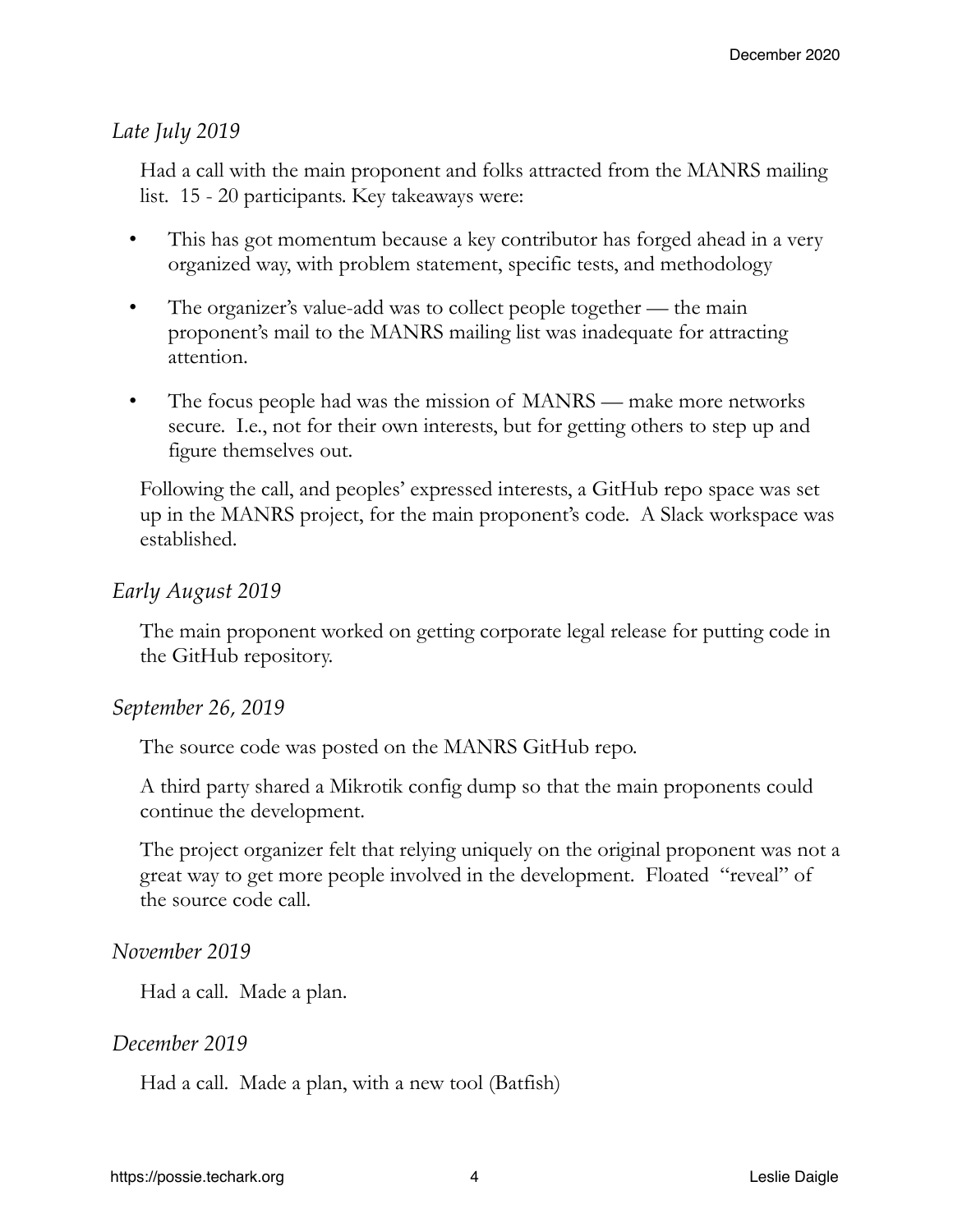#### *January 2020*

Had smaller call. Batfish proponents all over this. Dump the Robot Framework stuff. But, no cycles. Anywhere.

#### **Final conclusions**

Ad hoc coding resources tend to be driven by their own motivations and timelines. Which can be okay, but doesn't lead to a coherent outcome.

To be successful, a collaborative open source project (or platform) must:

- Provide organizational resources
- Ensure there are dedicated coding resources for the project
	- ⁃ Participants' availability and focus will wax and wane through any project. To stay focused, there has to be a stable development environment
- Focus on projects that are identified as important by the network operators themselves
	- Operationally important tools
	- ⁃ Open standard reference implementations

*Full report available at<https://possie.techark.org>*